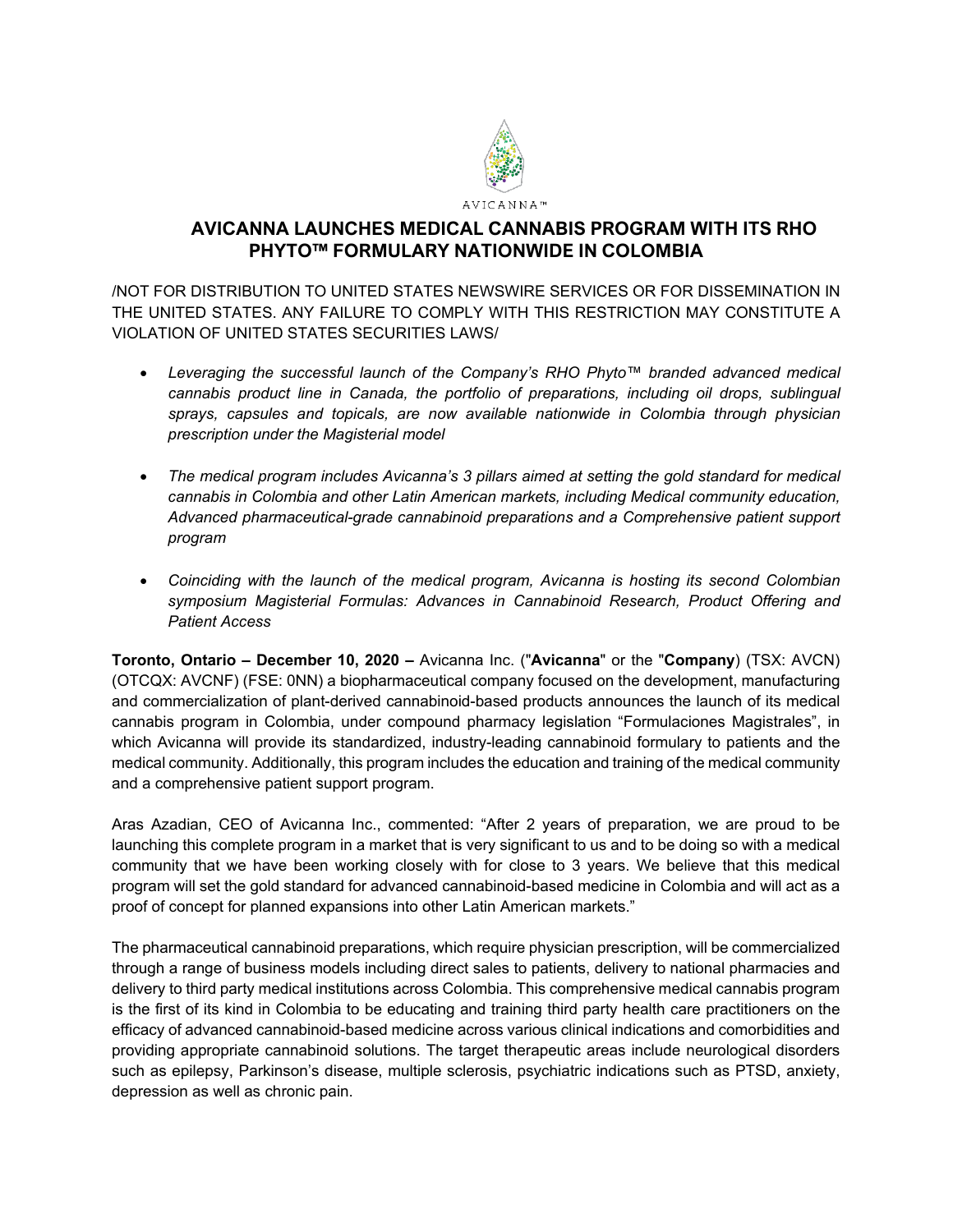This first complete portfolio of advanced cannabinoid preparations comprises the same scientifically developed formulations as Avicanna's Canadian RHO Phyto branded dosage forms including topicals, oil drops, sublingual sprays, and capsules in range of CBD only and CBD-THC ratios. The products are subjected to typical pharmaceutical drug development, including stability studies and preclinical analysis where they have demonstrated superior stability and bioavailability in comparison to basic MCT oil formulations. Avicanna continues to advance these formulations through real world evidence trials and further preclinical studies with leading Canadian institutions and clinicians. In addition to its R&D efforts, the Company continues to optimize its current formulas and expand its pipeline of products to include alternative delivery mechanisms. The active pharmaceutical ingredients for this program are sourced from Avicanna's majority owned subsidiary Santa Marta Golden Hemp S.A.S., where the cannabinoids are extracted from organic and sustainably cultivated plants. The final preparation of these products is completed through Avicanna's own Good Production Practices (GPP) certified pharmacy lab in Bogota through its wholly owned subsidiary Avicanna LATAM S.A.S. ("Avicanna LATAM"), which is believed to be the first of its kind to be certified for cannabinoid preparations. The education and patient support programs are also managed and operated by Avicanna's medical team to ensure the services meet Avicanna's quality standards and complete the full vertical integration.

"At Avicanna, our focus has always been on patients, and today, with the launch of our medical program, patients in Colombia will have access to therapeutic alternatives that may contribute to the control of their comorbidities, improving their quality of life and solving possible unmet medical needs altogether. With that, we have established ourselves as a significant contributor to the health system in Colombia, where we intend to also introduce novel pharmaceutical forms and provide optimal care." stated Dr. Carlos Maldonado, Senior Vice President, Clinical Development at Avicanna LATAM.

Avicanna's educational program includes health care practitioner ("HCP") training packages, educational modules, certifications, medical symposia and real-world evidence trials. The goal of this educational program is to contribute to scientific progress through evidence generation and to equip HCPs to provide patients with optimal care. A timely component of the Company's educational program, its upcoming event titled *Magisterial Formulas: Advances in Cannabinoid Research, Product Offering and Patient Access"* on December 10, 2020 at 10am EST, will officially kick off the nation program.

To register for the symposium please visit [https://www.bigmarker.com/avicanna-latam-s-a-s/Simposio-de-](https://www.bigmarker.com/avicanna-latam-s-a-s/Simposio-de-Avicanna-Colombia-Cannabis-Medicinal)[Avicanna-Colombia-Cannabis-Medicinal](https://www.bigmarker.com/avicanna-latam-s-a-s/Simposio-de-Avicanna-Colombia-Cannabis-Medicinal)

For more information regarding the Magisterial Preparations contact  $f_{\text{m}}\textcircled{a}$  vicanna.com.

## **About Avicanna Inc.**

Avicanna is a diversified and vertically integrated Canadian biopharmaceutical company focused on the research, development, and commercialization of plant-derived cannabinoid-based products for the global consumer, medical, and pharmaceutical market segments.

Avicanna is an established leader in cannabinoid research and development, which it primarily conducts at its R&D headquarters in the Johnson & Johnson Innovation Centre, JLABS @ Toronto, Canada and in collaboration with leading Canadian academic and medical institutions. In addition to its developing pharmaceutical pipeline, Avicanna's team of experts have developed and commercialized several industry leading product lines, including:

• Pura H&W™: an advanced and clinically tested line of CBD consumer derma-cosmetic products; and,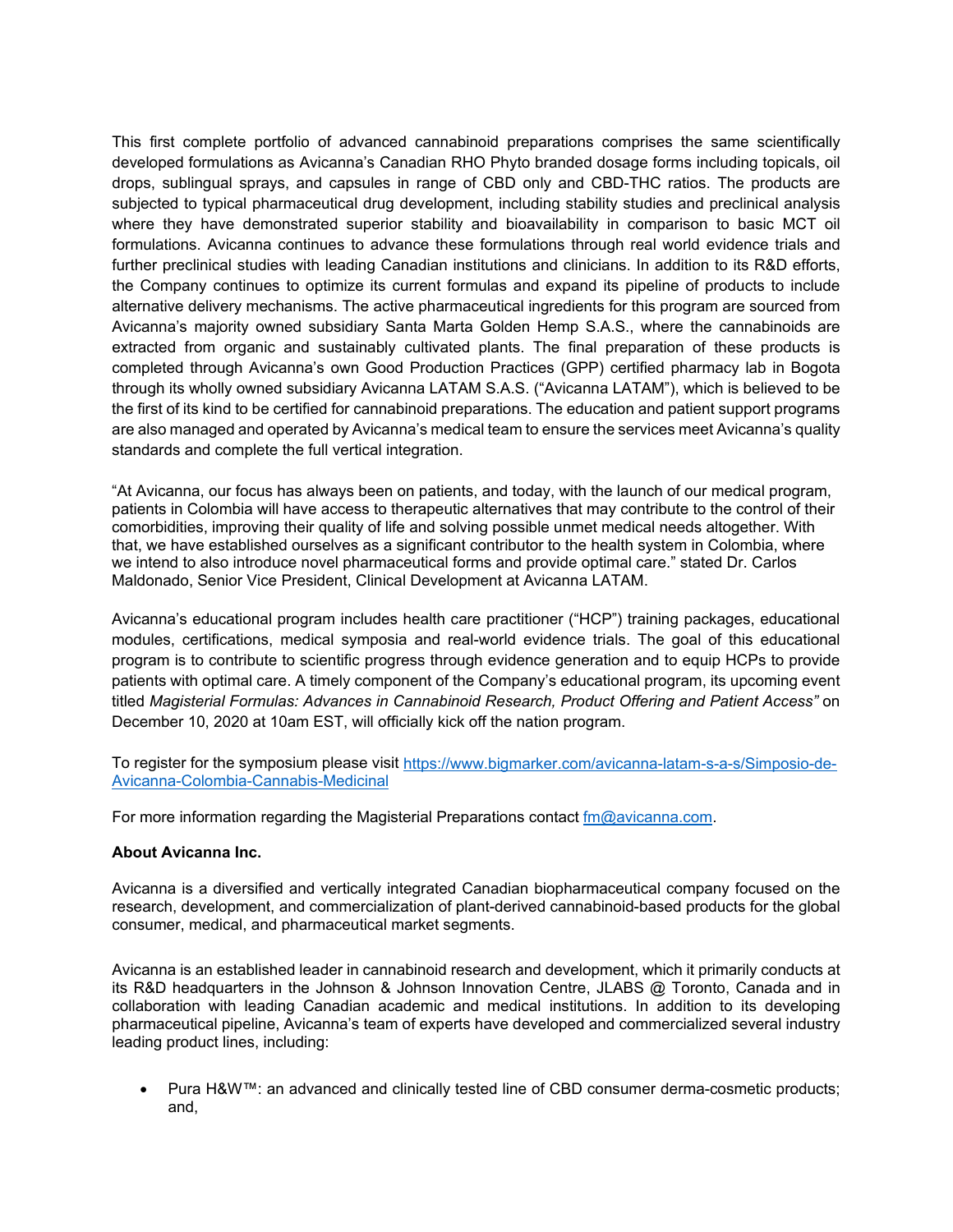• RHO Phyto™: an advanced line of medical cannabis products containing varying ratios of CBD and THC currently available nation-wide across Canada in partnership with Medical Cannabis by Shoppers™, a subsidiary of Shoppers Drug Mart. RHO Phyto is the first strictly medical formulary of advanced "Cannabis 2.0" products, containing oils, sprays, capsules, creams, and gels, all 2 developed with scientific rigour, manufactured under GMP standards and supported by pre-clinical data.

With ongoing clinical trials on its derma-cosmetic (Pura H&W), medical cannabis (RHO Phyto) and a pipeline of pharmaceutical products, Avicanna's dedication to researching the important role that cannabinoids play in an increasingly wider scope of products has been at the core of the Company's vision since its inception. Furthermore, Avicanna's commitment to education is demonstrated through its annual medical symposium, the Avicanna Academy educational platform, and the My Cannabis Clinic patient program through its subsidiary company.

Avicanna manages its own supply chain including cultivation and extraction through its two majority-owned subsidiaries, Sativa Nativa S.A.S. and Santa Marta Golden Hemp S.A.S., both located in Santa Marta, Colombia. Through these sustainable, economical, and industrial scale subsidiaries, Avicanna cultivates, processes, and commercializes a range of cannabis and hemp cultivars dominant in CBD, CBG, THC, and other cannabinoids for use as active pharmaceutical ingredients. Avicanna's Avesta Genetica program specializes in the development and optimization of rare cultivars for commercial production along with feminized seeds for global export. In June 2020, Avicanna made history with a shipment of hemp seeds to the United States of America by completing the first ever export of hemp seeds from Colombia.

SOURCE Avicanna Inc.

## **Stay Connected**

For more information about Avicanna, visit www.avicanna.com, call 1-647-243-5283, or contact Setu Purohit, President by email at info@avicanna.com.

## *Cautionary Note Regarding Forward-Looking Information and Statements*

*This news release contains "forward-looking information" within the meaning of applicable securities laws. Forward-looking information contained in this press release may be identified by the use of words such as, "may", "would", "could", "will", "likely", "expect", "anticipate", "believe, "intend", "plan", "forecast", "project", "estimate", "outlook" and other similar expressions, and includes statements with respect to the ability of the Company to provide the Colombian population with standardized and advanced medical solutions, the ability of the Company and Avicanna LATAM to manufacture its line of advanced cannabinoid formulations to service individual prescriptions issued by qualified medical professionals, the Company's ability to set the standard in Colombia and other Latin American countries by offering products with years of extensive research and development manufactured with world-class quality standards, the ability of the unique formulations to maintain the stability of the cannabinoids over the course of treatment, the ability of the Company to source the cannabinoids for the manufacture of the medical cannabis products from Santa Marta Golden Hemp S.A.S., the ability of the product formulations to address specific medical conditions, and the ability of Santa Marta Golden Hemp S.A.S. to continue to cultivate cannabis. Forward-looking information is not a guarantee of future performance and is based upon a number of estimates and assumptions of management in light of management's experience and perception of trends, current conditions and expected developments, as well as other factors relevant in the circumstances, including assumptions in respect of current and future market conditions, the current and future regulatory environment; and the availability of licenses, approvals and permits.*

*Although the Company believes that the expectations and assumptions on which such forward-looking information is based are reasonable, undue reliance should not be placed on the forward-looking*